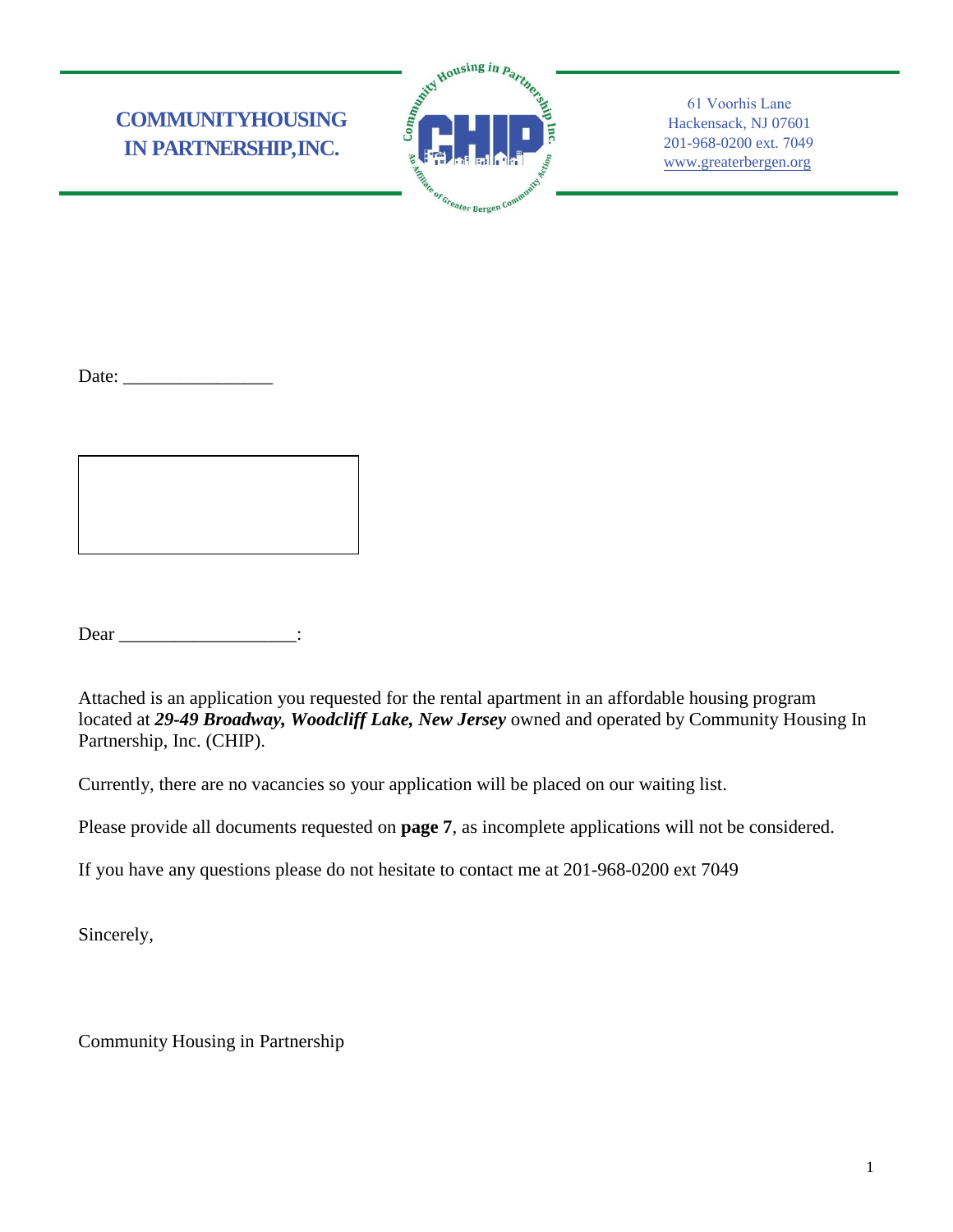# **29-49 BROADWAY VILLAGE, WOODCLIFF LAKE COMMUNITY HOUSING IN PARTNERSHIP, INC.**

# *Application*

The Borough of Woodcliff Lake and Community Housing In Partnership, Inc. (CHIP), of Bergen County have formed a partnership and built eighteen affordable apartments, known as Broadway Village, located at 29-49 Broadway, Woodcliff Lake. Additional information about the apartments, eligibility requirements, selection process and submission requirements are provided below.

### *About the Apartments*

Eighteen Dutch Colonial style apartments built on Broadway in Woodcliff Lake. The complex consists of (3) three buildings, each with (6) six units. The one-bedroom apartments are about 750 square feet. All apartments have separate entrances. The apartments have individual energy efficient age heat and hot water units and a washer/dryer is included. A refrigerator, stove and range hood is provided. Each tenant will have a garage on site. The grounds are attractively landscaped.

# *Eligibility*

To be eligible to rent one of these apartments, a household must meet the following requirements:

- o Maximum two (2) member household.
- o Have an adjusted annual total household income, including applicable assets, which does not exceed \* \$ 40,884 for 1-member household and \* \$ 43,609 for a 2-member household.
- o Financial capability to pay rent.

The following composition requirements will be adhered to:

- o 12 units must have a household member of 65 years of age or older.
- o Income composition is stratified in four categories:
	- 1. 50.1 60% of the regional median family income (MFI)
	- 2.  $40.1 50\%$  of the MFI
	- 3.  $30.1 40\%$  of the MFI
	- 4.  $0 30\%$  of the MFI

\* 5/06 COAH guidelines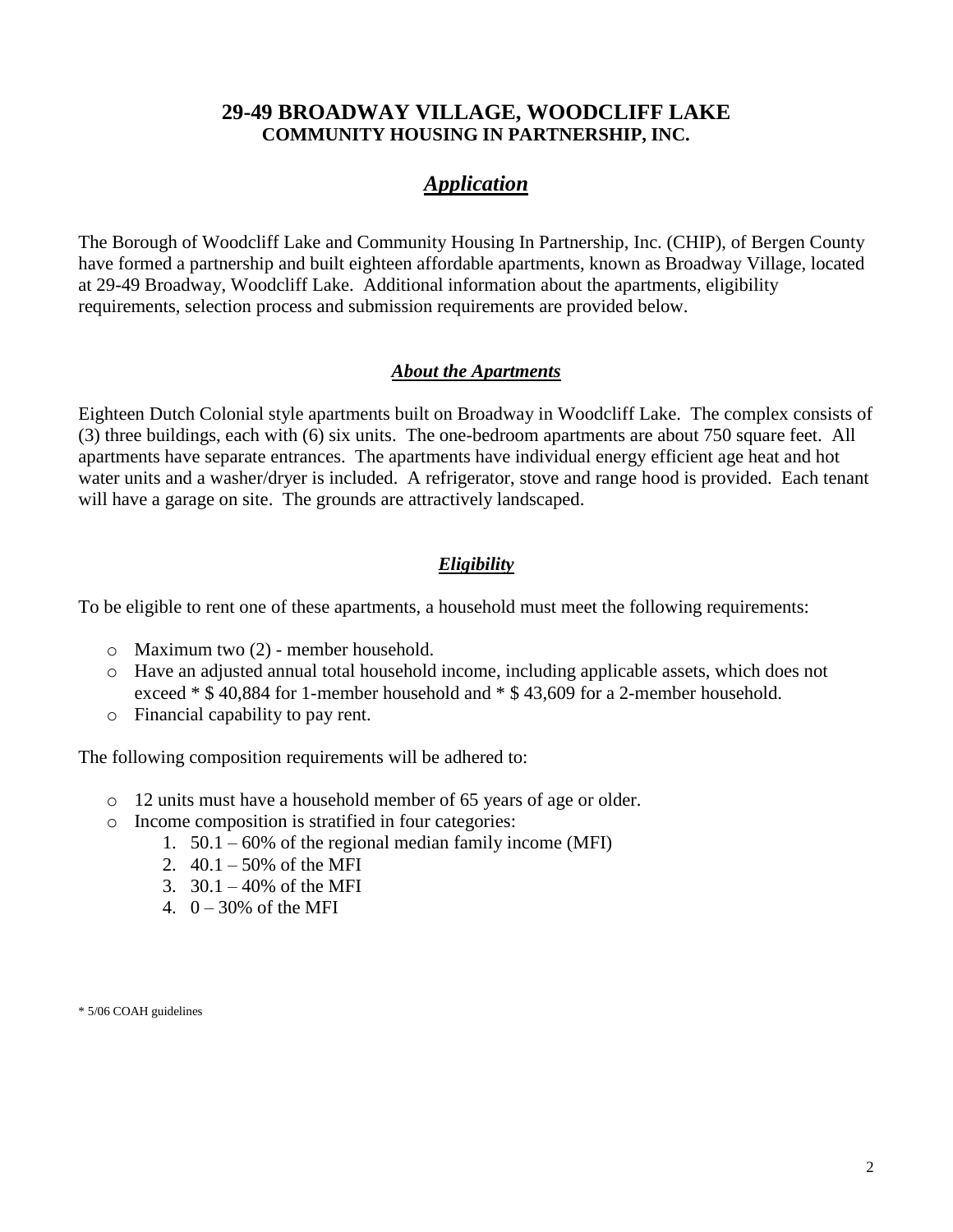# **29-49 BROADWAY VILLAGE, WOODCLIFF LAKE COMMUNITY HOUSING IN PARTNERSHIP, INC.**

General Instructions: Provide all requested information. If something is not applicable, write "NA" in the space. If more space is needed, attach additional sheets.

### **1-APPLICANT INFORMATION**

Provide the requested information for the applicant and co-applicant, if any, below.

| <b>INFORMATION REQUIRED</b>    | <b>APPLICANT</b> | <b>CO-APPLICANT</b> |
|--------------------------------|------------------|---------------------|
| Name                           |                  |                     |
| <b>Social Security Number</b>  |                  |                     |
| <b>Birth Date</b>              |                  |                     |
| <b>Street Address</b>          |                  |                     |
| City/State/Zip Code            |                  |                     |
| <b>Home Telephone Number</b>   |                  |                     |
| <b>Alternate Phone Number</b>  |                  |                     |
| ****IF APPLICABLE****          |                  |                     |
| Social Security (yes or no)    |                  |                     |
| Pension (yes or no)            |                  |                     |
| Disability (yes or no)         |                  |                     |
| Public Assistance (yes or no)  |                  |                     |
| Work Telephone Number          |                  |                     |
| Employer Name                  |                  |                     |
| <b>Employer Address</b>        |                  |                     |
| Employer's City/State/Zip Code |                  |                     |
| Position or Title              |                  |                     |
| Dates of Employment            |                  |                     |
| # of Years in Line of Work     |                  |                     |
| Previous Employer              |                  |                     |
| <b>Previous Position</b>       |                  |                     |
| Dates of Employment            |                  |                     |
| Are you a US Citizen?          |                  |                     |
| Are you a Registered Alien?    |                  |                     |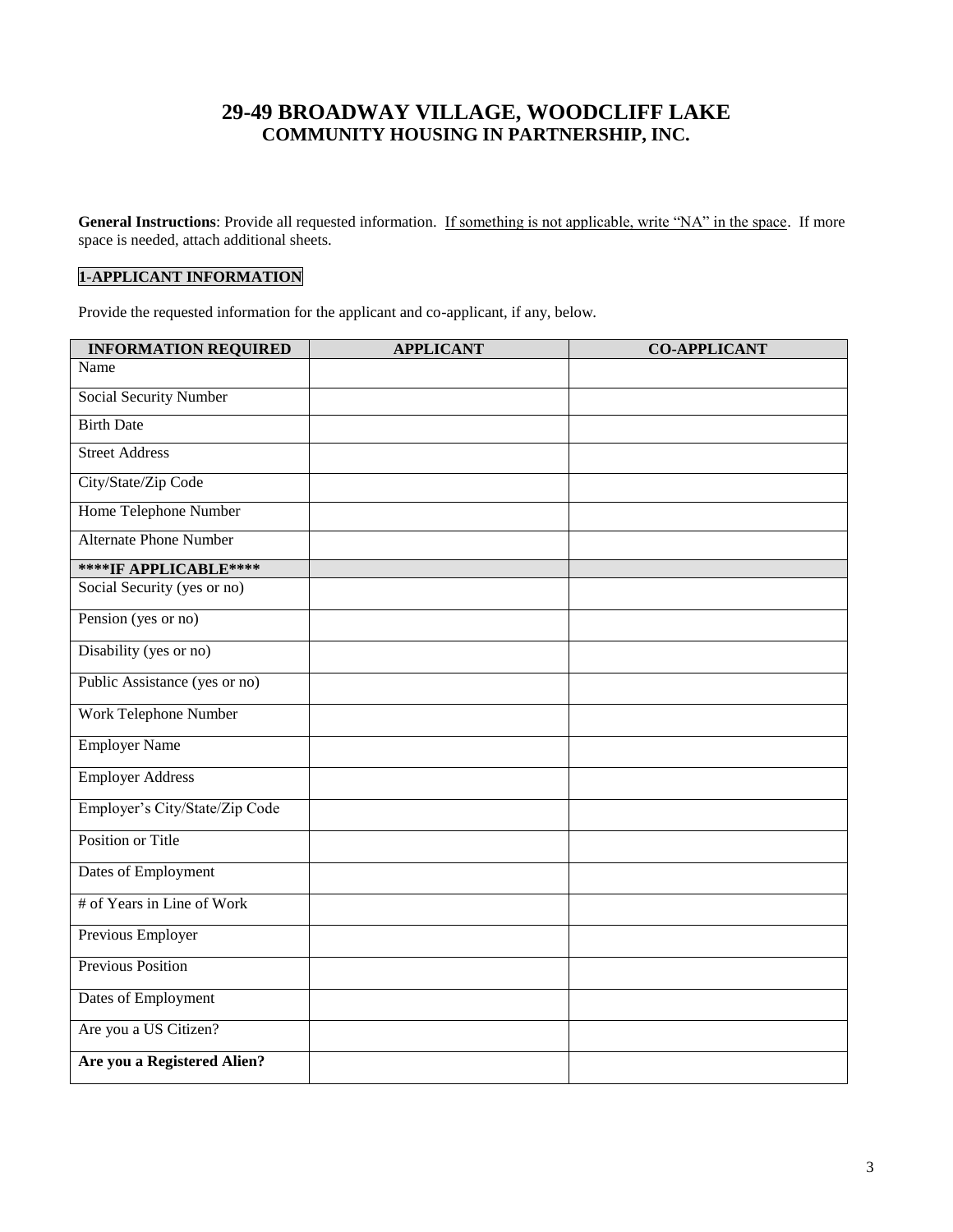#### **2- HOUSEHOLD COMPOSITION**

List the name, relation to applicant, date of birth, and sex for all household members who will occupy the affordable home on the chart below.

|                 | Name (First & Last) | <b>Relation to Applicant</b> | <b>Birth Date</b> | <b>Male/Female</b> |
|-----------------|---------------------|------------------------------|-------------------|--------------------|
|                 |                     |                              |                   |                    |
| ٠.              |                     |                              |                   |                    |
| $\mathfrak{I}.$ |                     |                              |                   |                    |
| 4.              |                     |                              |                   |                    |

### **3- HOUSEHOLD INCOME**

Indicates gross annual income for all non-dependent household members 18 years and over. Identify the source of the other income (child support, alimony, disability, public assistance, social security, pensions, etc.) below.

| <b>Income Source</b> | Applicant | Co-Applicant | <b>Other Members</b> |
|----------------------|-----------|--------------|----------------------|
| Salary or Wages      |           |              |                      |
| Commissions/Bonus    |           |              |                      |
| Second Job           |           |              |                      |
| Other $*$            |           |              |                      |

\_\_\_\_\_\_\_\_\_\_\_\_\_\_\_\_\_\_\_\_\_\_\_\_\_\_\_\_\_\_\_\_\_\_\_\_\_\_\_\_\_\_\_\_\_\_\_\_\_\_\_\_\_\_\_\_\_\_\_\_\_\_\_\_\_\_\_\_\_\_\_\_\_\_\_\_\_\_\_\_\_\_\_\_\_\_\_\_\_\_\_\_\_

\_\_\_\_\_\_\_\_\_\_\_\_\_\_\_\_\_\_\_\_\_\_\_\_\_\_\_\_\_\_\_\_\_\_\_\_\_\_\_\_\_\_\_\_\_\_\_\_\_\_\_\_\_\_\_\_\_\_\_\_\_\_\_\_\_\_\_\_\_\_\_\_\_\_\_\_\_\_\_\_\_\_\_\_\_\_\_\_\_\_\_\_\_

\* Source (s) and Recipients of Other Income:

### **4- HOUSEHOLD ASSETS**

List the Bank Name, Account Number, Account Type (Checking, Saving, Money Market, CD), and balance for all assets on deposits at financial institutions:

| <b>Financial Institution</b> | <b>Account Number</b> | <b>Account Type</b> | <b>Balance</b> |
|------------------------------|-----------------------|---------------------|----------------|
|                              |                       |                     |                |
|                              |                       |                     |                |
|                              |                       |                     |                |
|                              |                       |                     |                |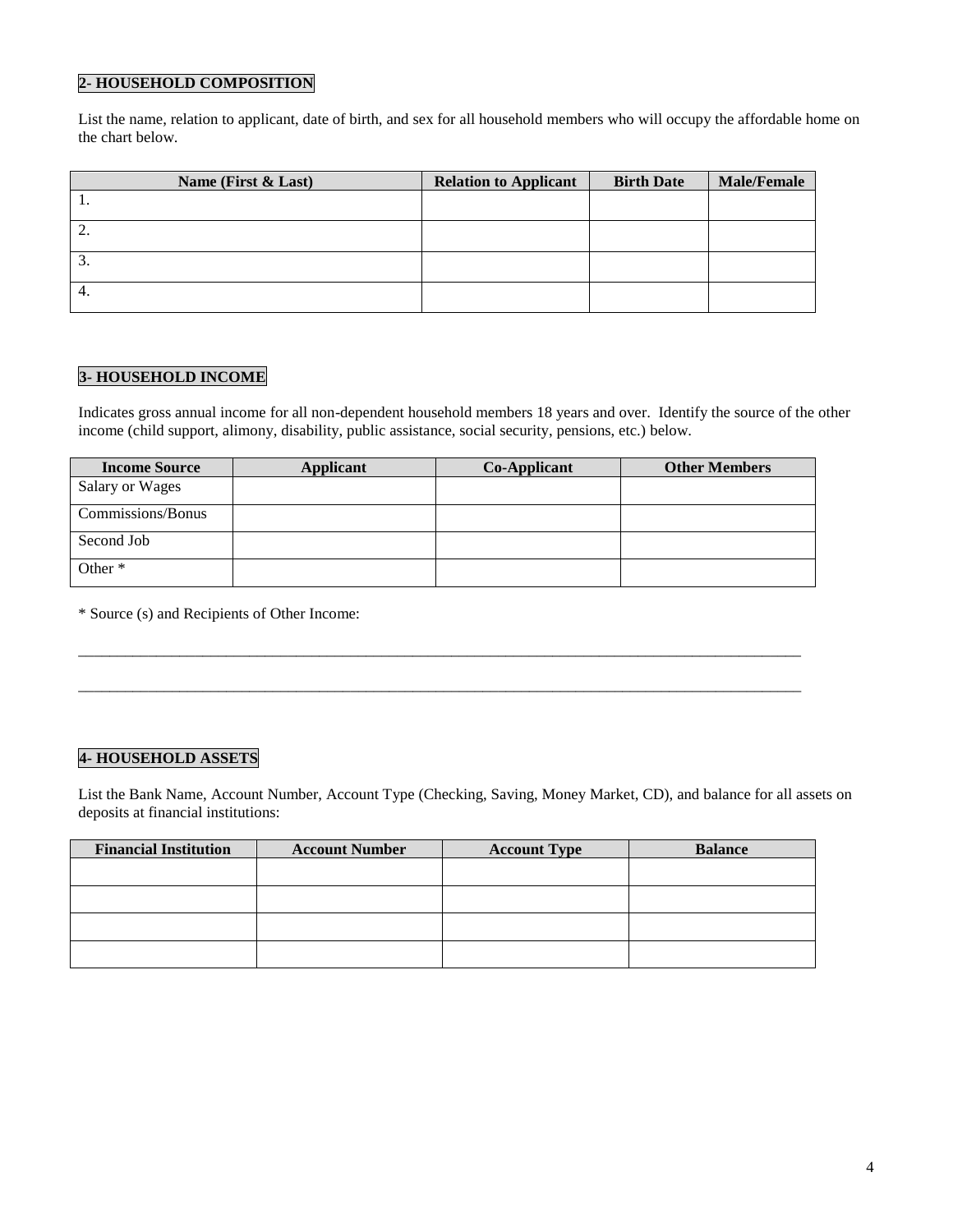#### **5-OTHER ASSETS**

List the stocks, bonds, cash surrender value of life insurance, real estate owned, or other directly held liquid assets. Indicate the asset's current cash value and annual income generated by the asset.

| <b>Description of Asset</b> | <b>Current Value</b> | <b>Annual Income</b> |
|-----------------------------|----------------------|----------------------|
|                             |                      |                      |
|                             |                      |                      |
|                             |                      |                      |
|                             |                      |                      |
|                             |                      |                      |

### **6- LIABILITIES**

List any outstanding installment, personal, auto, credit union, or student loans, credit cards, and alimony or child support payments. Indicate monthly payments, unpaid balances, and number of payments left.

| <b>Liability</b> | <b>Monthly Payments</b> | <b>Balance</b> | #of Payments Left |
|------------------|-------------------------|----------------|-------------------|
|                  |                         |                |                   |
|                  |                         |                |                   |
|                  |                         |                |                   |
|                  |                         |                |                   |

### **7- CREDIT QUESTIONS**

Check appropriate answers below. Explain, "yes" answers in space provided. A "yes" answer will not necessarily disqualify you.

| <b>Questions</b>                                    | Yes |  |
|-----------------------------------------------------|-----|--|
| Are there outstanding judgments against you?        |     |  |
| Have you declared bankruptcy in the past 7 years?   |     |  |
| Had you had property foreclosed upon?<br>3.         |     |  |
| Are you parties to a lawsuit?<br>4.                 |     |  |
| Have you ever or do you currently own, Real Estate? |     |  |

\_\_\_\_\_\_\_\_\_\_\_\_\_\_\_\_\_\_\_\_\_\_\_\_\_\_\_\_\_\_\_\_\_\_\_\_\_\_\_\_\_\_\_\_\_\_\_\_\_\_\_\_\_\_\_\_\_\_\_\_\_\_\_\_\_\_\_\_\_\_\_\_\_\_\_\_\_\_\_\_\_\_\_\_\_\_\_\_\_\_\_\_\_

\_\_\_\_\_\_\_\_\_\_\_\_\_\_\_\_\_\_\_\_\_\_\_\_\_\_\_\_\_\_\_\_\_\_\_\_\_\_\_\_\_\_\_\_\_\_\_\_\_\_\_\_\_\_\_\_\_\_\_\_\_\_\_\_\_\_\_\_\_\_\_\_\_\_\_\_\_\_\_\_\_\_\_\_\_\_\_\_\_\_\_\_\_

\_\_\_\_\_\_\_\_\_\_\_\_\_\_\_\_\_\_\_\_\_\_\_\_\_\_\_\_\_\_\_\_\_\_\_\_\_\_\_\_\_\_\_\_\_\_\_\_\_\_\_\_\_\_\_\_\_\_\_\_\_\_\_\_\_\_\_\_\_\_\_\_\_\_\_\_\_\_\_\_\_\_\_\_\_\_\_\_\_\_\_\_\_

Explanations of "yes" answers: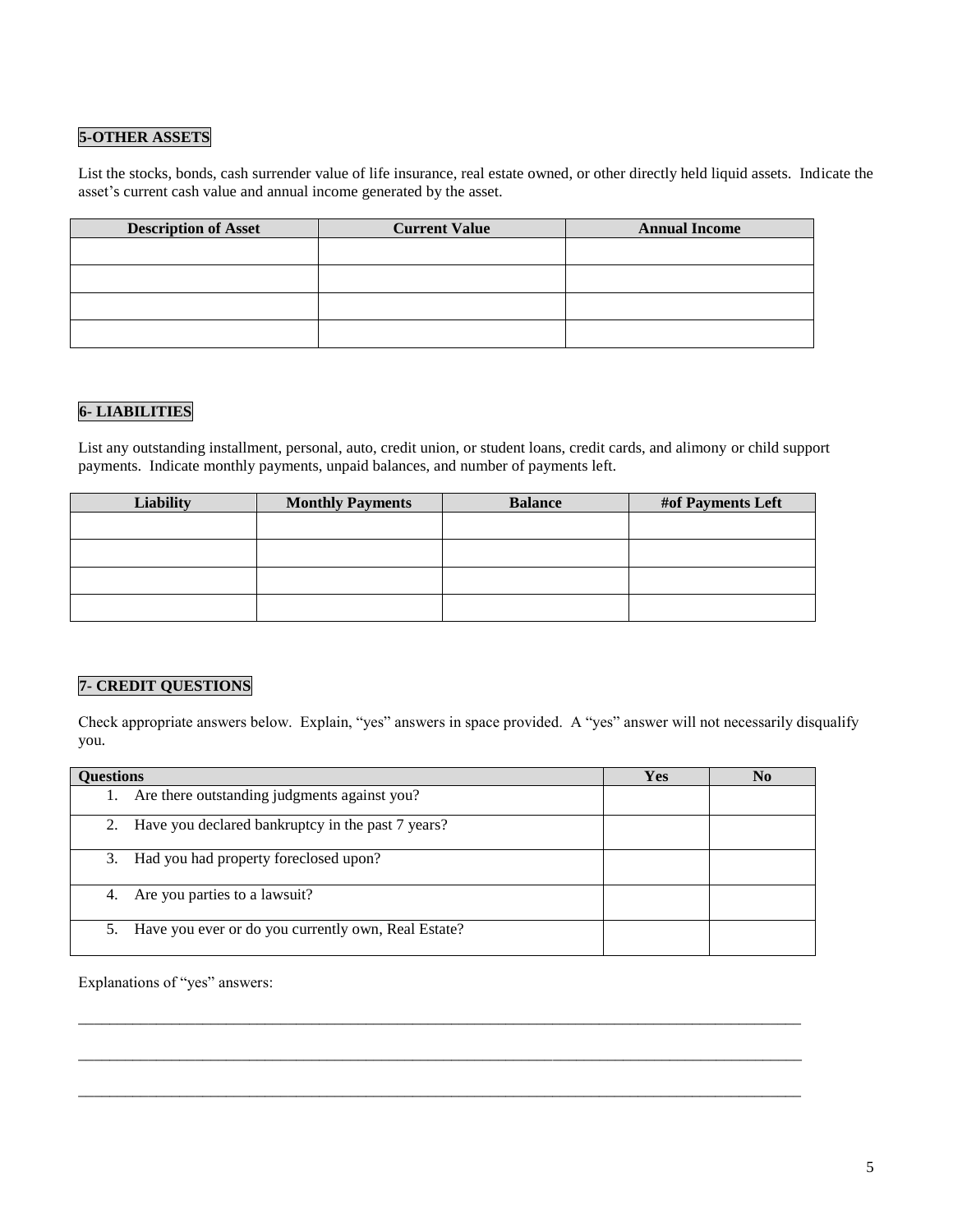### **8- LANDLORD INFORMATION (For past two landlords)**

| <b>Most Recent Landlord</b>   |  |
|-------------------------------|--|
| <b>Name</b>                   |  |
| <b>Street Address</b>         |  |
| City/State/Zip Code           |  |
| Telephone Number              |  |
| Reason for Moving             |  |
| <b>Previous Landlord Name</b> |  |
| <b>Street Address</b>         |  |
| City/State/Zip Code           |  |
| Telephone Number              |  |
| Reason for Leaving            |  |

### **9- EMERGENCY CONTACT: (Relative or Friend)**

| Name                  |  |
|-----------------------|--|
| Relationship          |  |
| <b>Street Address</b> |  |
| City/State/Zip Code   |  |
| Home Telephone Number |  |
| Work Telephone Number |  |

# **10- PHYSICIAN INFORMATION (Optional)**

| Doctor's Name         |  |
|-----------------------|--|
| <b>Street Address</b> |  |
| City /State/Zip Code  |  |
| Telephone Number      |  |